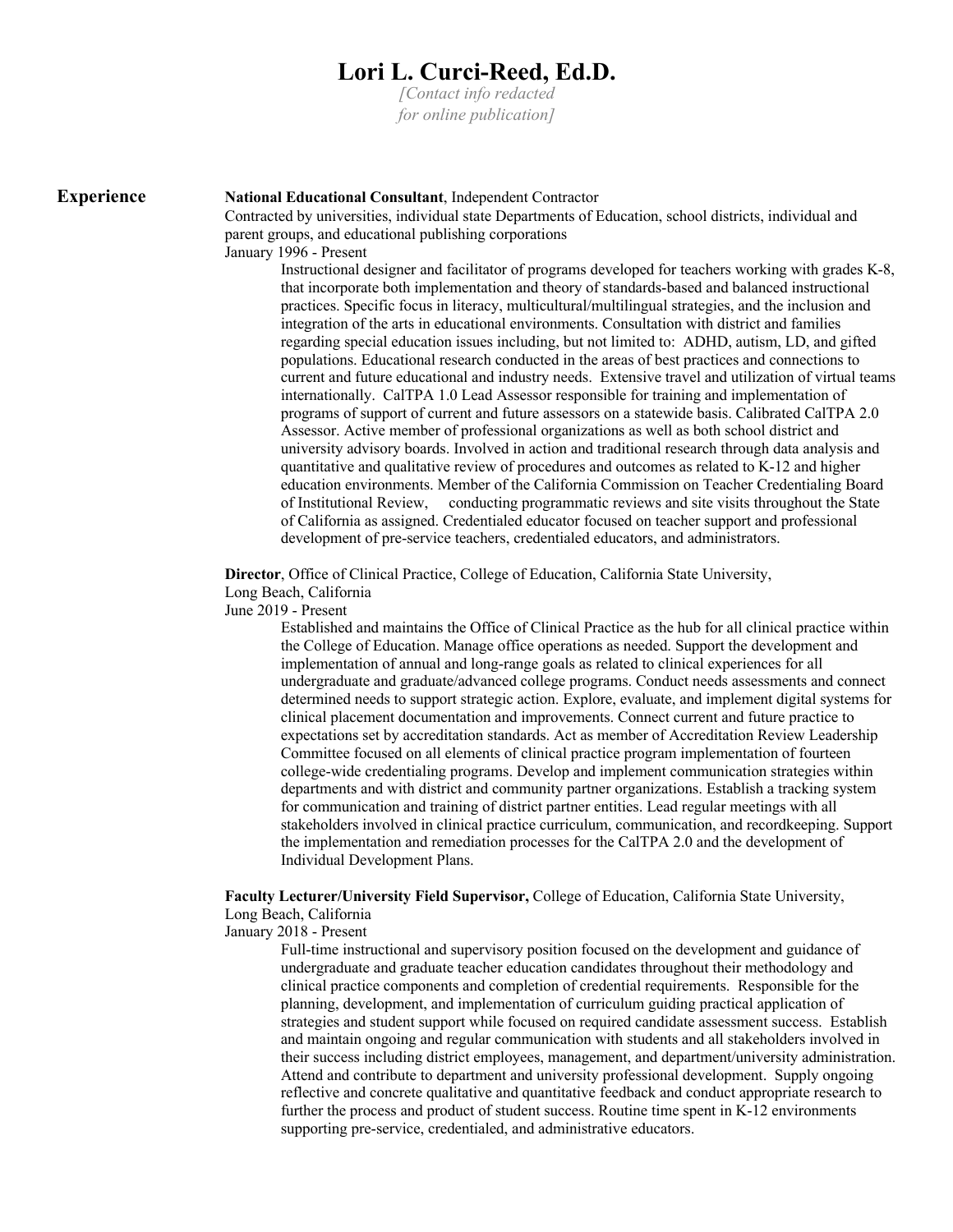**Associate Faculty/Faculty Supervisor**, University of Phoenix, Southern California and Online Campus, Phoenix, Arizona

November 2001 - Present

Instructional position working with graduate education students in BSLS, MAED and the Master of Arts and Teaching (MAT/MTE) credential programs. Held mentorship position responsible for mentoring new faculty before, during, and after initial course implementation. Involved in curriculum development and implementation of newly revised learning opportunities. Emphasis on standards-based curriculum models, educational foundations, curriculum methods, research, ELL assessment and evaluation, communication strategies, and instructional design. Supervise university interns and student teachers both through seminar courses and in the field, conducting onsite reviews and providing regular feedback and support.

#### **Campus College Chair/Local Dean/Internship Director**, College of Education, University of Phoenix September 2010 - 2017

Administration and direction of all issues related to the Southern California Campus of the College of Education. Prime advocate and promoter of academic programs related to the college with both internal and external stakeholders and agencies. Ongoing and regular faculty and staff management, program oversight, and assessment and evaluation of processes and products with review, retention, and recruitment of faculty as appropriate. Statewide oversight of all elements related to the alternative certification opportunities for the California-based College of Education students and programs. Responsible for establishment and continued development of communityfocused connections to support programmatic implementation. Establishes, articulates, and manages college related community engagement activities and events. Directly involved as a leader in the accreditation review process continually focused on regulatory elements and development of goals and objectives for improved outcomes. Conducts site visits with instructional coaching, strategic support, and remediation to administration, teachers, and students in K-12 classroom settings. Develops training and professional development support of current and future faculty and teachers in the areas of instructional strategies and methods as connected to literacy skills, social sciences, math and science, and the arts. Curriculum development and review of all college programs conducted, and assessment/evaluation processes put into place and reinforced through reporting and action. Continued guidance and education of faculty and managers within the college and university in a variety of areas including compliance, regulations, educational strategies, group and classroom management, instructional/educational technology support and the arts. Regularly implements cognitive coaching and Habits of Mind as guiding support in the management of staff and faculty and has created strong lines of communication for support and celebration of successes. Supports implementation of local and virtual test preparation workshops. Conducted regular webinar trainings and meetings.

**Lead Faculty/Area Chair**, University of Phoenix, Southern California Campus

August 2002 – September 2010

Area Chair and Lead Faculty for the College of Education including graduate programs in curriculum, technology, instruction, research, and teacher credential preparation. Developed and implemented new curriculum programs on a state, national, and international level. Responsible for ongoing faculty professional development, observation and feedback assessment, as well as program implementation considerations and support. Emphasis on standards-based curriculum models, educational foundations, curriculum methods, research, and instructional design. Supervision and administrative support of graduate research projects, student teachers, and involvement in accreditation review process. Acting Education Program Manager for campus for specified times of the year. Fieldwork and student teacher placement throughout Los Angeles and Orange Counties. Developed and implemented Reading Instruction Competence Assessment (RICA) preparation seminars offered to students throughout Southern California. Courses written/revised: ELD 531, MTE 501, ELL 500, SEI 502, RDG 513, RDG 520, RDG 535, RDG 530CA, RDG 534, RDG 560, CUR 506. Involved in additional review and revision of Continuing Education and CTEL coursework.

**Adjunct Professor**, Chaminade University, Hawaii Campus, Honolulu, Hawaii

June 2000 - July 2001

Instructional position working with both graduate and undergraduate students enrolled in general and special education programs (RISE). Instructional and curricular design, facilitation of group projects, and support of individual research components through incorporating learning styles and both theoretical and practical experiences and adaptations.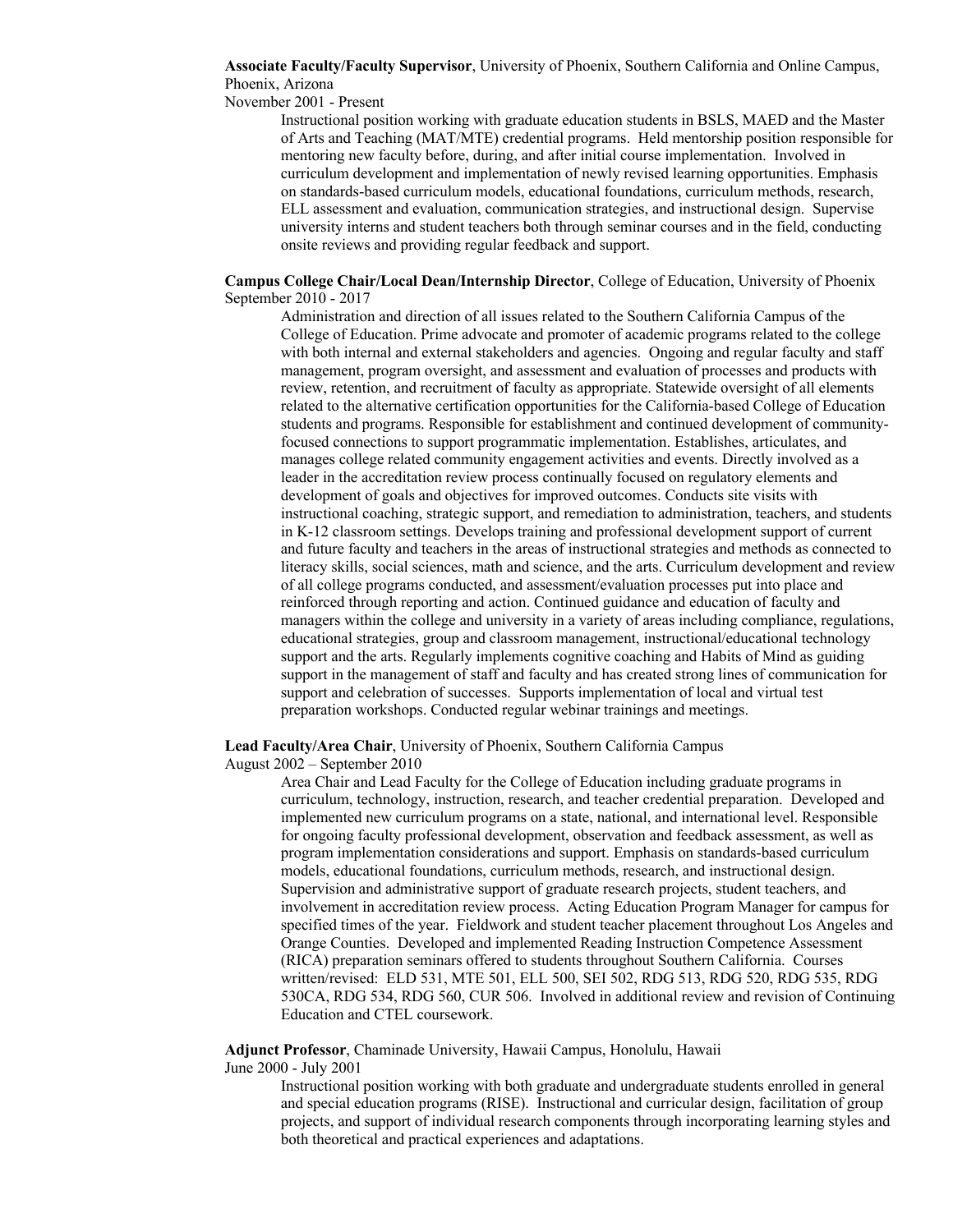**Area Chair and Practitioner Faculty**, University of Phoenix, Hawaii Campus, Honolulu, Hawaii September 1999 - September 2001

Area Chair for Special Education Credential Program (SP-TED). Instructional position working with graduate education students. Emphasis on standards-based instructional models, educational foundations, classroom management, special education, and literacy methods. Supervision of graduate research projects, student teachers, and involvement in accreditation review process.

**Teacher**, Enchanted Lake Elementary School, Kailua, Hawaii

Department of Education, Hawaii

October 1999 - August 2001

Self-contained, full inclusion 2nd grade classroom position. Supervision and support to University of Hawaii, Manoa student teachers during practicum and full-time student teaching placement. Mentoring of RISE program teacher on site.

**Adjunct Instructor**, College of Education, University of West Florida, Pensacola, Florida December 1997 - May 1999

Instructional position working with undergraduate and graduate education students. General and specialized methods incorporating traditional and nontraditional teaching strategies. Supervision and development of student teachers in three counties. Involvement in NCATE accreditation review process.

**Doctoral/Graduate Research Assistant**, Educational Development and Research Center

and Educational Leadership Department

University of West Florida, Pensacola, Florida May 1997 - May 1999

> Grant procurement and development. Conduct grant writing informational presentations. Locate and critique appropriate materials for graduate program classes. Assist in assessment and evaluation of student progress, record keeping, and preparation of instructor lessons.

**Teacher**, Rozelle Academy for Fine and Performing Arts

Memphis City Schools, Memphis, Tennessee

August 1995 - January 1996

Self-contained 6th grade classroom position. Dance, drama, and music curriculum development and instructional support provided.

**Mentor Teacher**, San Diego Unified School District, San Diego, California

July 1994 - August 1995

Responsibilities include supporting new teachers, as well as designing and implementing staff development in a variety of areas including multicultural and thematic integration of teaching, literacy, humanities, math, science, and classroom management.

**Teacher**, Valencia Park Center for Academics, Drama, and Dance

San Diego Unified School District, San Diego, California

December 1988 - August 1995

Self-contained, gifted and special education, full inclusion, classroom in multi-track, Year-round, K-6, performing arts magnet school environment.

**Teacher**, Oceanside Unified School District, Fine and Performing Arts Summer School June 1988-September 1988

Developed and implemented a K-6 drama curriculum for the district summer academic and arts enrichment school program.

**Substitute Teacher**, Oceanside Unified School District, Oceanside, California January 1988 - November 1988

Pre-K - 12 teaching opportunities and experience.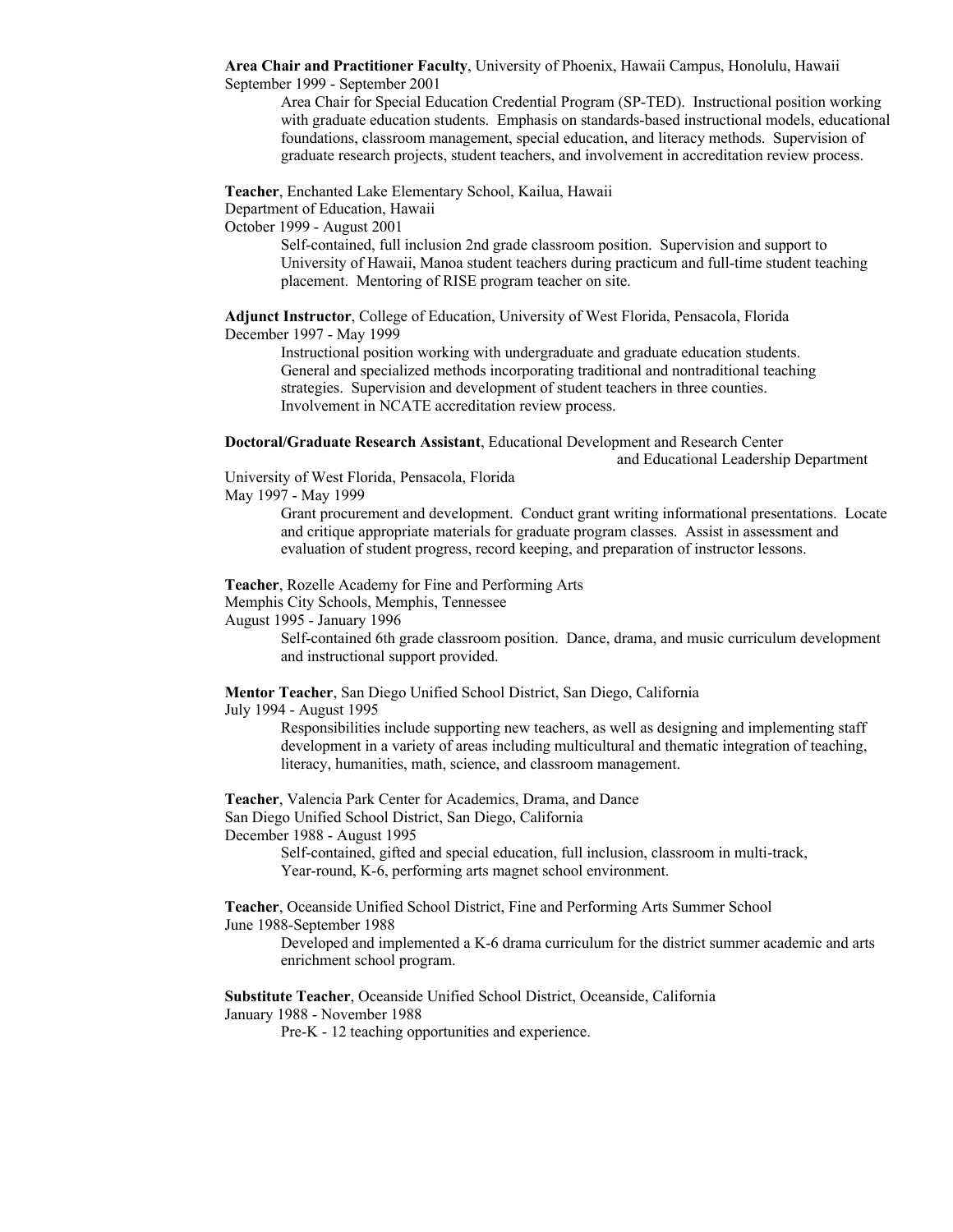| <b>Education</b>    | <b>Educational Administration Credential Program</b><br>California State University, Long Beach, Long Beach, CA<br>Doctor of Education, Curriculum and Instruction<br><b>Educational Management Specialization</b><br>Instructional Design and Technology Emphasis<br>University of West Florida, Pensacola, FL<br>Education Specialist, Curriculum and Instruction<br>University of West Florida, Pensacola, FL<br>Master of Science, Instruction and Curriculum Leadership<br>University of Memphis, Memphis, TN<br>Critical and Creative Thinking Emphasis<br>Gifted and Talented Education Certification<br>San Diego Unified School District, CA<br>California Multiple Subjects Teaching Credential PreK-12<br>Diversified Studies/Multicultural Emphasis<br>University of California, San Diego, CA |  | May 2003<br>May 1999<br>May 1998                                                                                                                                                                                                                                                                                        |  |
|---------------------|------------------------------------------------------------------------------------------------------------------------------------------------------------------------------------------------------------------------------------------------------------------------------------------------------------------------------------------------------------------------------------------------------------------------------------------------------------------------------------------------------------------------------------------------------------------------------------------------------------------------------------------------------------------------------------------------------------------------------------------------------------------------------------------------------------|--|-------------------------------------------------------------------------------------------------------------------------------------------------------------------------------------------------------------------------------------------------------------------------------------------------------------------------|--|
|                     |                                                                                                                                                                                                                                                                                                                                                                                                                                                                                                                                                                                                                                                                                                                                                                                                            |  |                                                                                                                                                                                                                                                                                                                         |  |
|                     |                                                                                                                                                                                                                                                                                                                                                                                                                                                                                                                                                                                                                                                                                                                                                                                                            |  |                                                                                                                                                                                                                                                                                                                         |  |
|                     |                                                                                                                                                                                                                                                                                                                                                                                                                                                                                                                                                                                                                                                                                                                                                                                                            |  | August 1996<br>March 1989<br>January 1988<br>(Expires: June 2023)                                                                                                                                                                                                                                                       |  |
|                     |                                                                                                                                                                                                                                                                                                                                                                                                                                                                                                                                                                                                                                                                                                                                                                                                            |  |                                                                                                                                                                                                                                                                                                                         |  |
|                     |                                                                                                                                                                                                                                                                                                                                                                                                                                                                                                                                                                                                                                                                                                                                                                                                            |  |                                                                                                                                                                                                                                                                                                                         |  |
|                     | Bachelor of Arts, Psychology and History<br>University of California, San Diego, CA                                                                                                                                                                                                                                                                                                                                                                                                                                                                                                                                                                                                                                                                                                                        |  | <b>June 1986</b>                                                                                                                                                                                                                                                                                                        |  |
| <b>Awards</b>       | 2018 Academic Faculty of the Year<br>2009 Faculty Award of Excellence<br>2005 Outstanding Faculty Award<br>1999 Outstanding Researcher Award<br>1995 Hats Off to Teachers Award<br>1993-1994 Teacher of the Year (1:3)<br>1992-1993 Teacher of the Year (1:4)                                                                                                                                                                                                                                                                                                                                                                                                                                                                                                                                              |  | University of Phoenix, Southern California Campus<br>University of Phoenix, Southern California Campus<br>University of Phoenix, Southern California Campus<br>Phi Delta Kappa Professional Fraternity<br>San Diego County Board of Education<br>San Diego Unified School District<br>San Diego Unified School District |  |
| <b>Publications</b> | Smith, C., Curci-Reed, L., Hudson, J., Hugli, W., Spence, B. Wilson, S.,<br>Woodard, L. (2002). 1st jobs institute: Best practices for first time employment.<br>Pensacola, Florida: University of West Florida, Haas Center for Business Research<br>and Economic Development.                                                                                                                                                                                                                                                                                                                                                                                                                                                                                                                            |  |                                                                                                                                                                                                                                                                                                                         |  |
|                     | Curci-Reed, L. L. (1999). Professional development based on teacher theoretical                                                                                                                                                                                                                                                                                                                                                                                                                                                                                                                                                                                                                                                                                                                            |  |                                                                                                                                                                                                                                                                                                                         |  |

*orientation toward reading instruction and the use of balanced literacy strategies.* (Doctoral dissertation, University of West Florida, 1999).

# **Honor and Professional Affiliations**

American Association of Colleges of Teacher Education California Council of Teacher Education Phi Kappa Phi Honor Society Phi Delta Kappa Professional Fraternity Pi Kappa Lambda Education Honor Society Association for Supervision and Curriculum Development National Staff Development Council International Reading Association National Council of Teachers of English National Association of the Education of Young Children California Reading Association Aloha Reading Council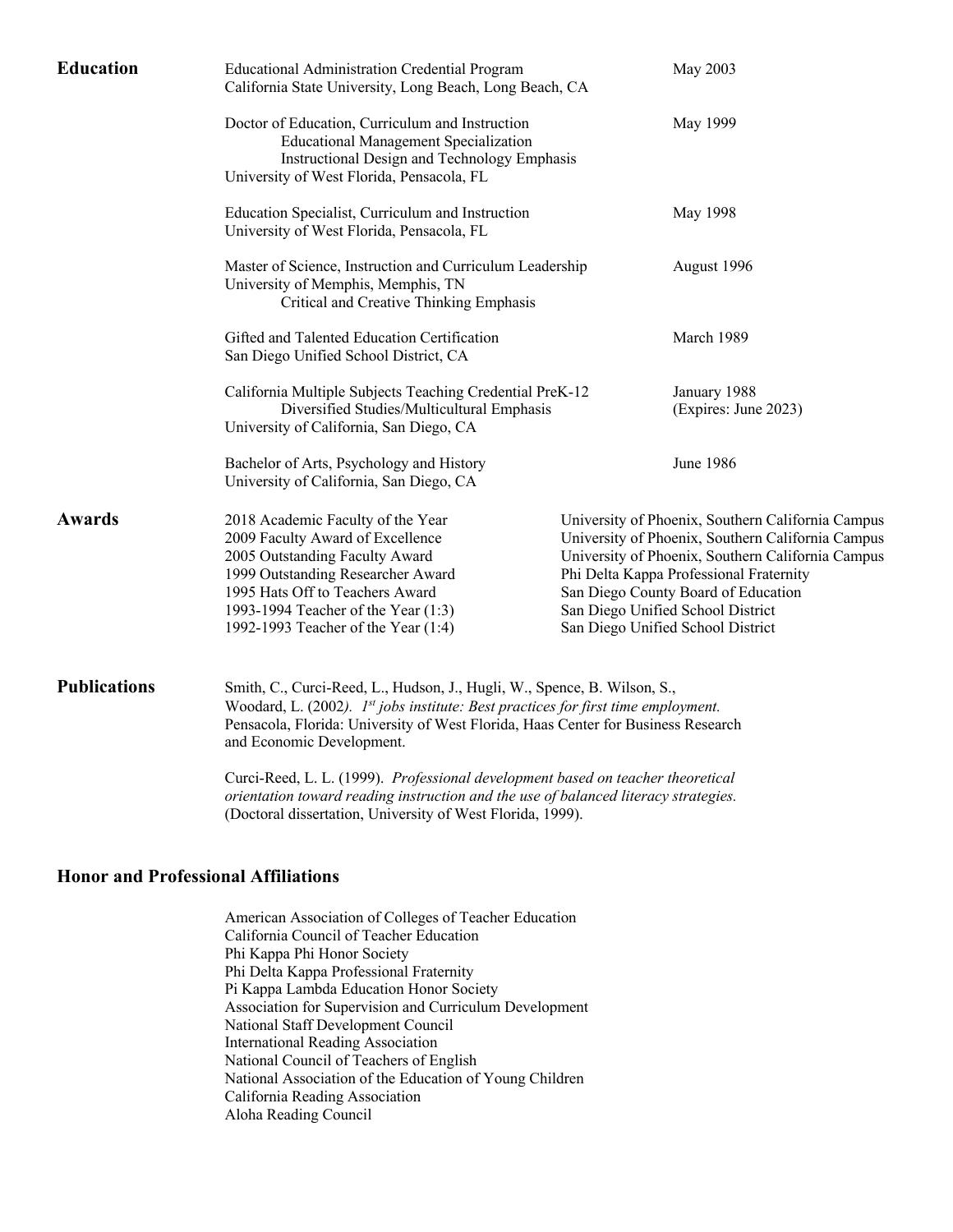# **University Instructional Experience**

Teaching and Learning Reading Teaching and Learning Language Arts Student Teaching in Diverse Classrooms Social Studies Content and Curriculum Knowledge Maintaining an Effective Learning Climate Models and Theories of Instruction Assessment and Evaluation Evaluation and Data Literacy Professional Communications Instructional Design Standards-Based Curriculum and Instruction Evaluation and Assessment of Curriculum Introduction to Action Research Introduction to Educational Research Action Research Outline/Proposal/Presentation Applications of Action Research The Art and Science of Teaching Child and Adolescent Development Models, Theories, and Instructional Strategies Instruction and Assessment of English Learners Structured English Immersion Curriculum Constructs and Assessment Courses: Reading, Language Arts, History/Social Science, Science, Math, Fine Arts Reading Methods: Decoding, Reading Skills, and Practicum Technology and Instruction Instruction in the Content Courses Foundation of Curriculum and Instruction Managing Student Behavior Managing Educational Environments American Education Foundations Applied Statistics: Qualitative and Quantitative Methods Issues in Instructional Technology Characteristics and Strategies in Communications Disorders Current Educational Models and Theories Applied Educational Research Mild and Moderate Disabilities Curriculum Integration Methods Courses: Language Arts, Social Studies, Fine Arts, Math, & Science Introduction to Teaching and Learning Theories and Educational Approaches to Human Development General Methods for Teaching K-12 Students General Methods for Teaching in the Secondary School Synthesis of Learning and Collaboration Integrated Curriculum for Pre-K/Primary Students Integrated Curriculum and Field Experience Practicum/Student Teacher Supervision Special Education Student Teacher Supervision Senior Seminar: Teaching in the Elementary School Literacy in the Middle Grades Early Literacy Concepts and Approaches Reading Instruction Competence Assessment (RICA) Preparation Seminar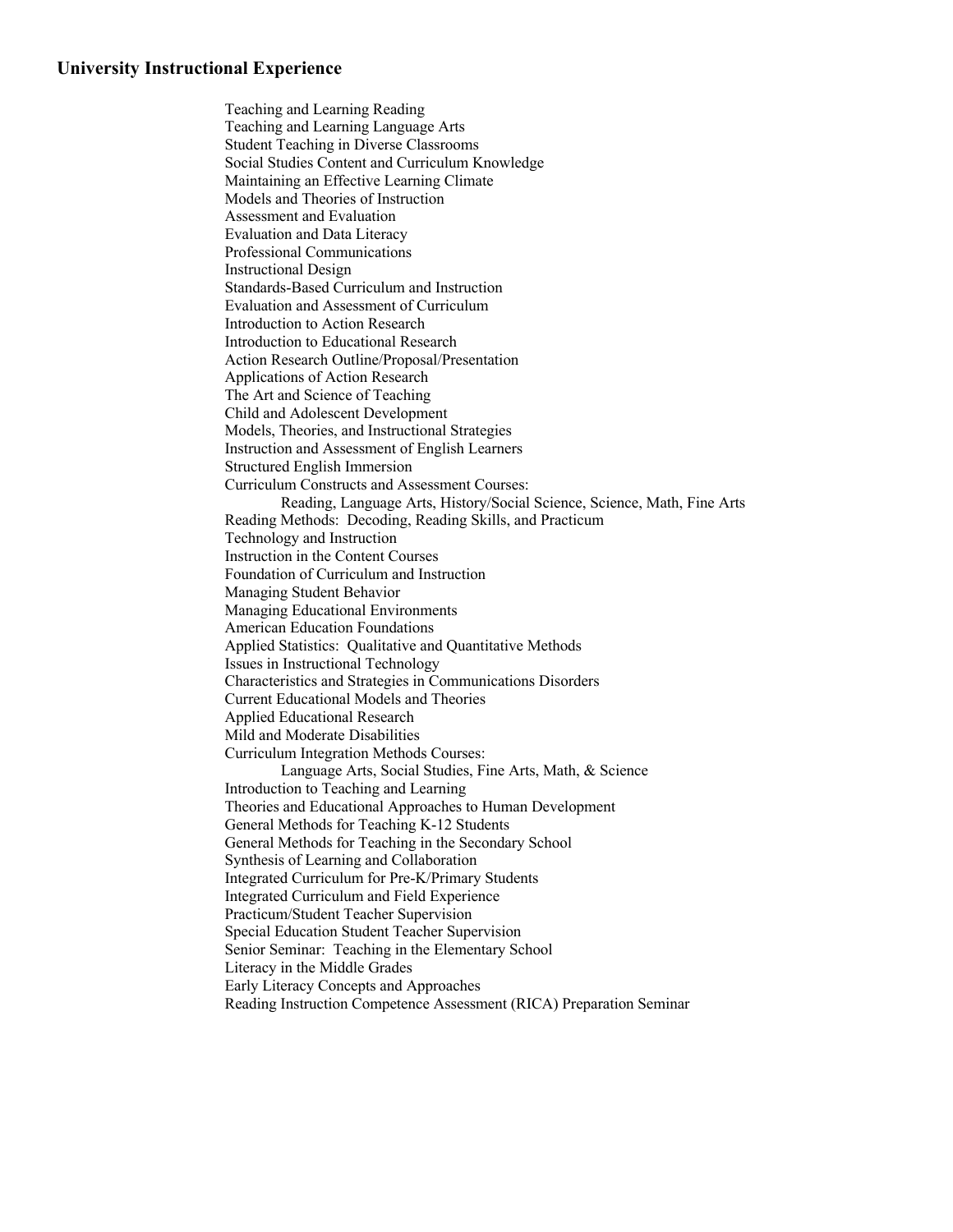# **Higher Education Site Experience**

College of Education Admissions and Standards Committee Caminos Middle Lane Project Pi Lambda Theta, Honor Society for Educators: College of Education liaison Faculty Council Member Mentor Faculty: Online Campus, University of Phoenix Academic Council Member Steering Committee Member Administrative Internship: Okaloosa and Walton County Community College Districts Lead Professor/Chair of Graduate Project Committees Grant Development and Implementation Organizational Development Training Academic Counseling and Guidance Support of CTC, CAPE, and NCATE accreditation processes Online Teaching and Learning

# **Conference Involvement/Presentations**

Association of California Community Colleges Teacher Education Programs (ACCCTEP) (2019) "Field Experience Perspectives" National Association of Community College Teacher Education Programs (2015) "Essential Supports for Aspiring Teachers" "Supporting the Transition for All Students" University of Phoenix, Assessment Conference (2014) "CalTPA Data: What Has Been and What Will Be" University of Phoenix, Spring Education Institute (2013) "Differentiation Through Common Core and Beyond" University of Phoenix, Connecting the Dots Conference (2012) "Lessons Learned: Accreditation Process" University of Phoenix, Annual International Conference (2012) "Effective Teaching Strategies for Adults: A Look at Pedagogy vs. Andragogy" Hawaii Department of Education (2000) "Standards in Perspective: Knowing Who You Teach" Florida Reading Association (1999) "Guided Reading and Chocolate Chip Cookies: Recipes for Success in Literacy" "Strategies for Struggling Readers: Grades 3-8" Northwest Florida Title 1 Conference (1999) "There's a Rainbow in Your Classroom: Transforming Multicultural Education" "Reciprocal Teaching and You: Is it Just Another Buzz Word?" Okaloosa County Summer Institute (1998) "Phonics, Phonemic Awareness, and Spelling: Making Connections to Literacy" San Diego Mentor Conference (1995) "Is it a Theme or is it Thematic? Strategies for Integrating Curriculum with Reality" California Mathematics Association Conference (1994) "Just the Facts Please: A Balanced Approach to Non-fiction and Math" National Teachers of Mathematics Conference (1994) "Management and Literacy: How to Run the Circus" California Reading Association (1993) "Literacy and the Arts: How Music and Reading Collide" "The Great Balancing Act: Practices to Strengthen Literacy in the Intermediate Grades" San Diego Math Conference (1993) "Math and Reading: Connections to Last a Lifetime" Association of San Diego Educators of the Gifted (1992) "Literacy and Inquiry: Practices to Develop Scientific Thinkers" California Association of the Gifted (1992) "Making Much More: Developing Creativity in All Learners" California Association of the Gifted (1992) "Making Much More: Developing Creativity in All Learners" Presentation to the California State Legislature (1990) Re: Full Inclusion and Parent Involvement Policies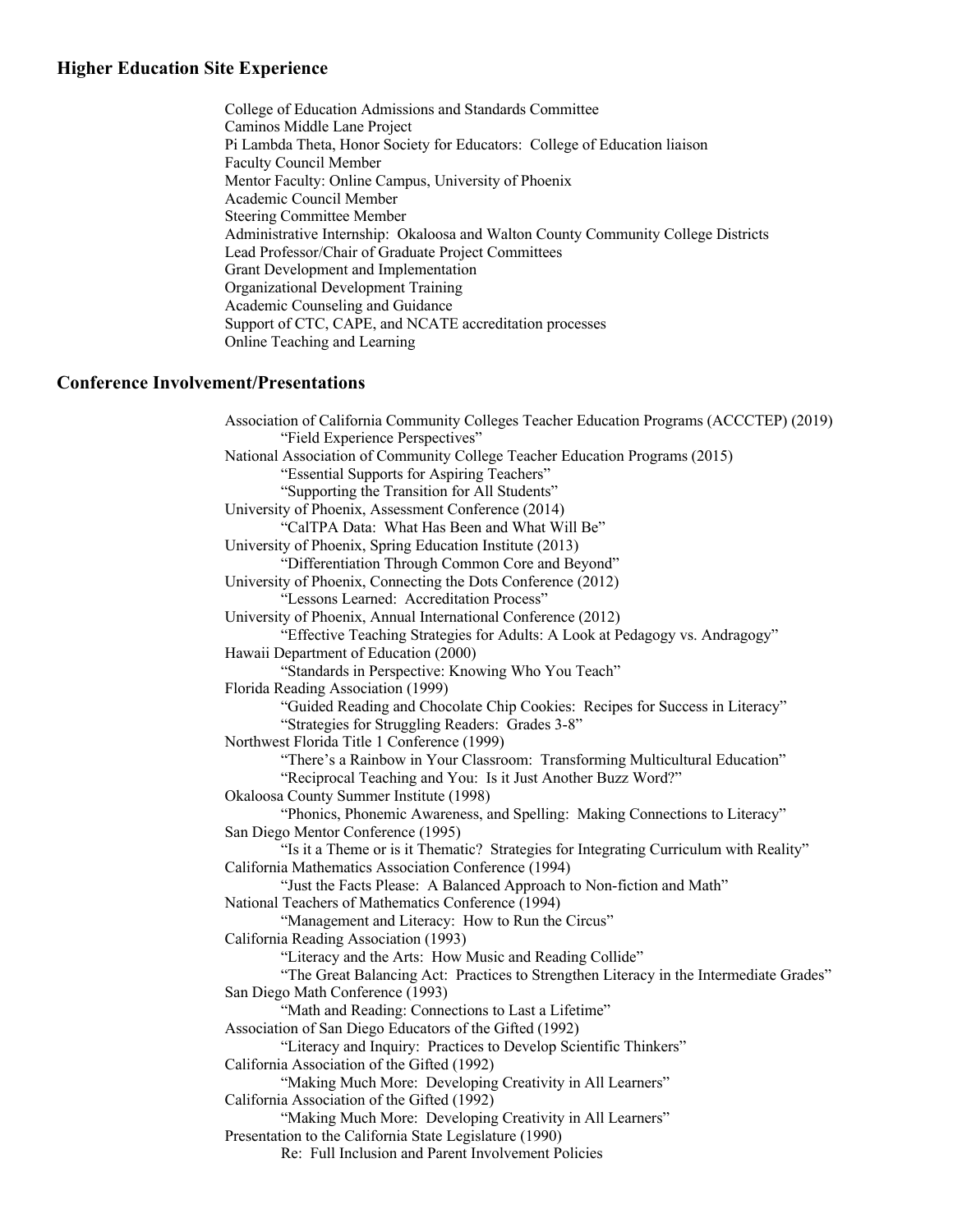# **Additional Training and Certifications**

CCTC Board of Institutional Review Calibration and Training CalTPA 2.0 Calibrated Assessor CalTPA 1.0: Calibrated in 4:4 areas and trained as Lead Assessor by CCTC CCTC Technical Training: Regulatory and Accreditation for College of Education programs Innovator's Accelerator: 6-week course CalTPA Coordinator Training Universal Design Frames of Mind Training with Dr. Art Costa ELIC/LLIFE Certified Facilitator/Consultant: 160+ total hours LLIFE (Learning and Literacy in Four - Eight) Training: 12 week course ELIC (Early Literacy Inservice Course) Training: 12 week course Facilitator Training with Art Garmston T.E.S.A./G.E.S.A. Training: 30+ hours Dr. James Comer's educational programs: "Comer Project" school Thematic Teaching Specialist: Trainer of Trainers Cognitive Coaching HyperCard/HyperStudio for the Macintosh Computer A.I.M.S. Training Assertive Discipline Math Their Way Alternative Learning Styles and Developmental Learning Strategies Reciprocal Teaching and Cooperative Learning Training San Diego Mathematics Enhancement Project: 3 years Full inclusion

#### **Professional Involvement**

California Commission on Teacher Credentialing/BIR: Teacher Performance Assessment Task Force California Commission on Teacher Credentialing: Board of Institutional Review (BIR) Member California Commission on Teacher Credentialing: Program Reviewer Orange County Department of Education Teacher Induction Program Advisory Board Member San Bernardino City Unified Schools Advisory Board Member Los Angeles City Chamber of Commerce, Education and Workforce Committee Member Los Alamitos Unified School District Advisory Board Concordia University, Irvine College of Education Advisory Board Hawaii Department of Education Writing Validation Project: Team Leader/Facilitator Hawaii State Language Arts Action Research Committee California Court Identified Schools Task Force: Curriculum Committee San Diego Unified School District Calender Committee: 3 years

### **Public School Site Involvement**

Master Teacher: SDSU, National University, Chapman University, University of Hawaii School Planning and Management Team: 6 years: Chairperson 2 yrs., Secretary 1 yr G.A.T.E. Team Leader: 3 years San Diego Teacher's Association Council Representative: 4 years Grade Level Chair Fund Raising Chair: 3 years Social Studies Representative: 4 years Technology Committee Grant Writing Committee Produce and direct yearly student musical production: 4 years Homework Committee Chair Report Card Committee Social Committee Staff Training: multicultural, thematic teaching, literacy, classroom management Assistance in magnet programs/productions Parent and Teacher Association (P.T.A.) member and volunteer